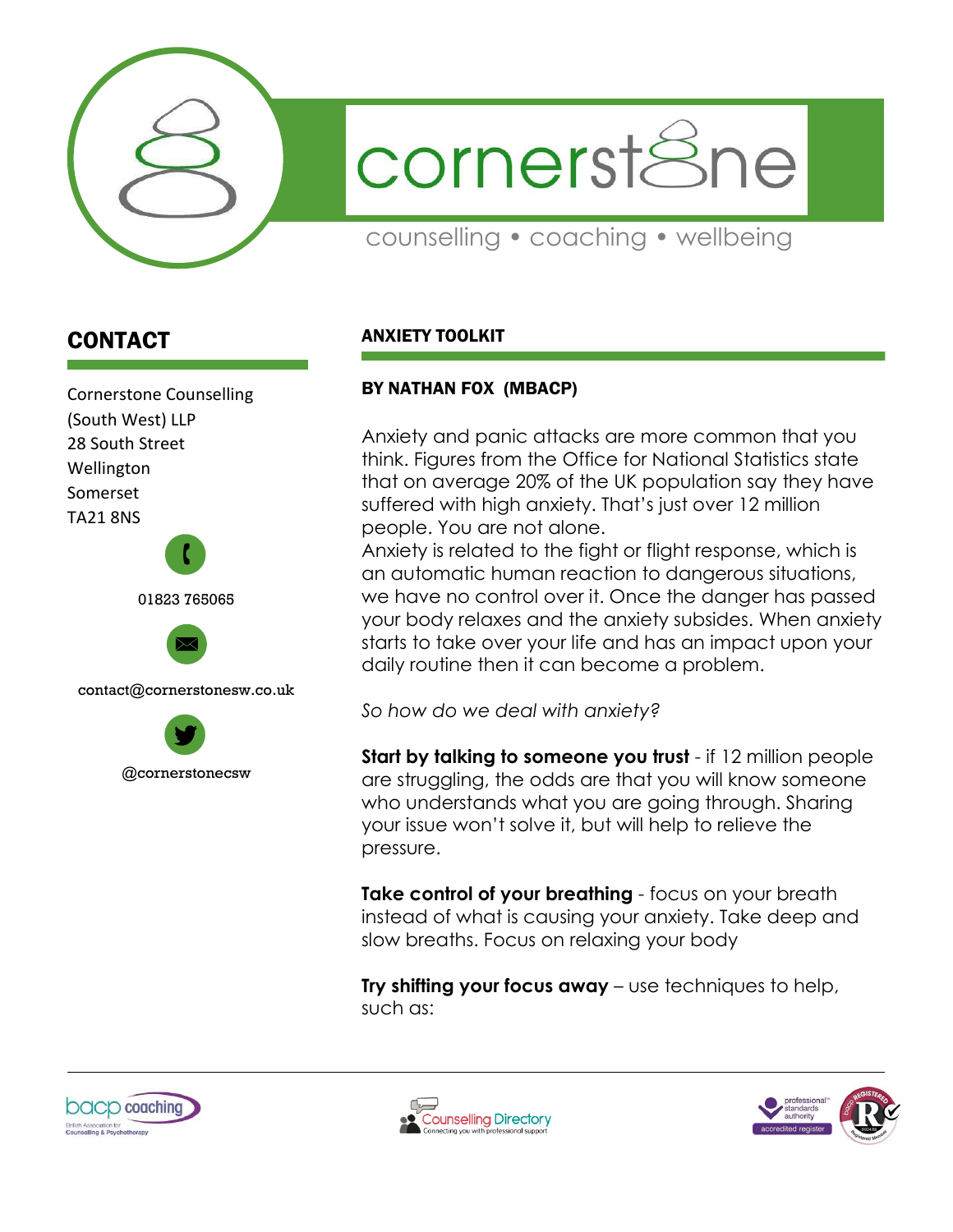**TLC**. Wherever you are, concentrate on finding all of the textures (T), then the lines (L) and lastly the colours (C) that you can notice. It may sound a bit strange, but once you have spent five minutes trying it, your focus will have switched.

**STOP**, this stands for **S**top, **T**ake a breath, **O**bserve what is going on, both inside and outside of your body and **P**ull back. This may mean that you need to remove yourself from the situation and regroup, or taking a step back away from your emotions and looking at the situation from a more logical point of view. What advice would you give someone in that situation? And the classic count to 10.

**Sleep!** - Get a good night's sleep. It's super important. Sleep is how our brain resets for the next day. Try relaxation before you go to sleep. Something like a body scan whilst you're lying in bed can have an impact – close your eyes and focus on your body, starting from your toes and working up to your head, relaxing each part as you go.

**Try reassuring yourself** – you can only do your best, if you're not on top form, say you're ill or haven't slept, there is little chance that you will be able to cope with everything that the world will throw at you. So stop beating yourself up – you can't control everything.

**Positive attitude** – try to focus on the positives. Look for them, however little they might be. We all need to think positively, us humans can spend too much time focused on the negative. We need to reprogram ourselves to see the positive and frame the day around that. Finding a balance between anxiety and positivity can help to bring clarity to a situation where before there was only negativity.